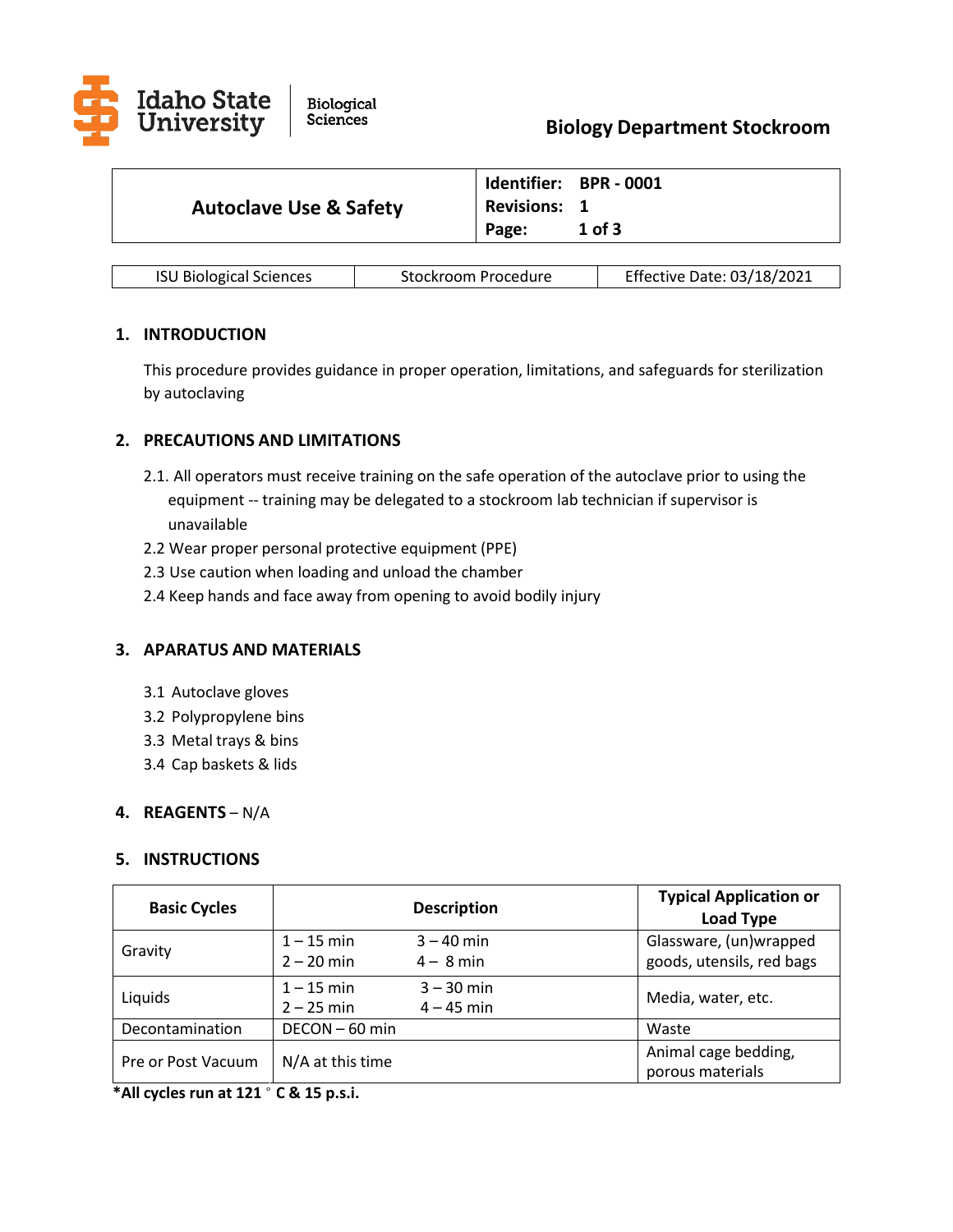

|                                   |                     | Identifier: BPR - 0001 |
|-----------------------------------|---------------------|------------------------|
| <b>Autoclave Use &amp; Safety</b> | <b>Revisions: 1</b> |                        |
|                                   | Page:               | $2$ of $3$             |

|  | <b>ISU Biological Sciences</b> | Stockroom Procedure | Effective Date: 03/18/2021 |
|--|--------------------------------|---------------------|----------------------------|
|--|--------------------------------|---------------------|----------------------------|

## **NOTES FROM SUPERVISOR:**

- **Always** wear autoclave gloves
- All items must have a label with contents, date, lab, and initials as well as a sterilization indicator, i.e. tape or chemical indicator vial
- **Never** autoclave flammable, reactive, corrosive, toxic or radioactive materials, liquids in sealed containers, paraffin-embedded tissues, etc -- ask supervisor if unsure
- Do not turn the door wheel until it has been unlocked, the door mechanism will need to be recalibrated each time
- **If autoclaving liquids, place into a polypropylene bin and loosen caps**
- If boil over dose occur, the user is responsible for cleaning the spill, see section 6.2
- Bins are available for use in the stockroom
	- Do not remove without prior arrangements
	- Return in a timely manner
- Machine does not need to be turned off, it will automatically resume idle mode
- If the cycle failed, contact supervisor immediately, a report will be printed off
- 5.1 **Turn on the autoclave** by pressing black touch screen and waiting until the door unlocks, indicated by a clicking sound
- 5.2 **Loading the chamber**  Don autoclave gloves, open door by turning counter clock wise, align the loading cart, and pull the rolling shelves out onto the loading cart into the locked position
	- 5.2.1 Check items before loading loosen caps, remove stir bars, add DI water to bin, check for label/sterilization indicator, etc..
	- 5.2.2 Add items (do not overload) and unlock rolling shelves by lifting up the lever located at the end of the loading cart
	- 5.2.3 Once shelf is pushed into the chamber, close the chamber but do not lock the door fully
- 5.3 **Changing the cycles** to see list of cycles, press circle containing a number in the top left corner
	- 5.3.1 Select desired cycle and turn door wheel clockwise as tight as possible to lock
	- 5.3.2 Press green run button on the bottom right > press yes
	- 5.3.3 Fill out autoclave log
	- 5.3.4 Wait 5 minutes once cycle has started to check for steam leaks
	- 5.3.5 If a steam leak occurs, tighten the door wheel until no steam can be seen or heard
	- 5.3.6 If steam leak persists, leave the room and contact the stockroom supervisor